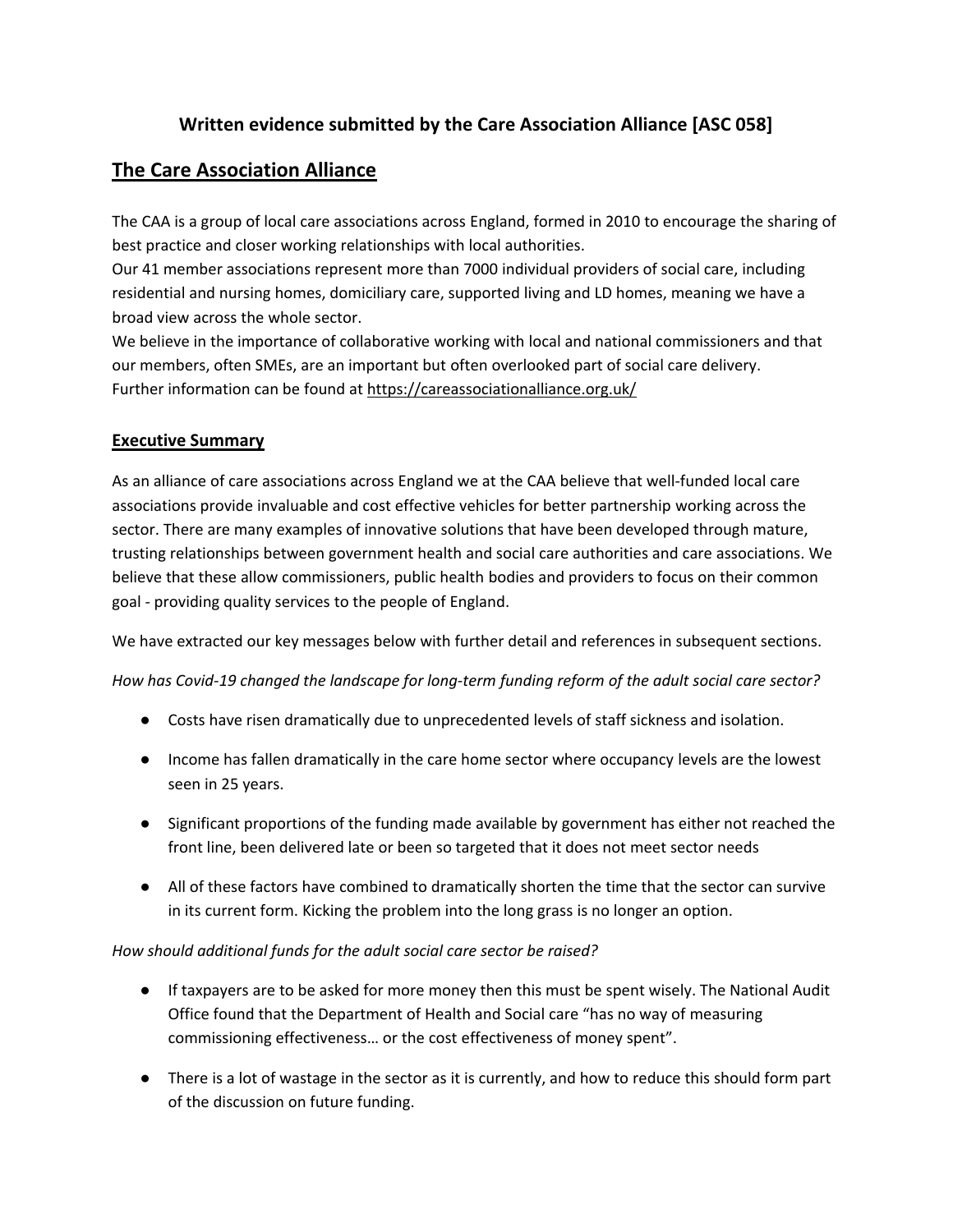● Oversight of Commissioners is important to challenge the current practice of "passing the buck" to providers by knowingly paying rates below the cost of safe care.

#### *How can the adult social care market be stabilised?*

- The current mentality is "Price is King". This needs to change urgently as current commissioning practices reward those who are willing to cut the most corners.
- A meaningful Workforce Strategy is vital as without good people good care is impossible.
- Funding decisions need to focus on more than short term budgets. Too often care that promotes independence is sacrificed for a lower unit rate/fee, even though this would cost less in the long run.
- The current system is too siloed to be effective. Often more expensive options are prioritised because part of the cost comes from a different budget. A truly integrated system that removed these false barriers would allow each taxpayer pound spent to fund more care.

### *How can the adult social care market be incentivised to compete on quality and/or innovation?*

- Data is key. Prior to Covid 19 the only way to measure the health of the social care system was to count the crises in hospitals. We need to ensure that the data collection systems championed during the recent crisis continue and are further improved after the pandemic.
- Commissioners need to stop looking for short term savings at the cost of longer term independence for the people using services. More money up front in the right place could pay dividends for the individual and the state.
- Providers need to be enabled to engage in an integrated wider market so that care is a menu of options that a person can dip in and out of as appropriate, rather than each provider trying to keep hold of service users for as long as possible.
- Different commissioning practices could properly incentivise care providers. Currently a provider that invests in their staff, has minimum staffing levels to meet dependency and engages with relatives and individuals to improve their care is paid the same as a provider that cuts corners, has a poor quality rating and finds innovative ways to pay less than the minimum wage. The only difference is that the second provider probably makes a higher profit.

The CAA believes that the social care market includes some of the most innovative and successful entrepreneurs in our society. Most business owners own a small number of sites and genuinely care about the local health economy in which they operate. Through local care associations it is possible to bring these innovators together and share learning and expertise across the sector, yielding huge dividends in cost and quality. In the current system the diversity of providers, or the providers themselves, are too often seen as the problem. In fact these organisations hold the solutions to the current crisis, all that is needed is real co-production, and real engagement.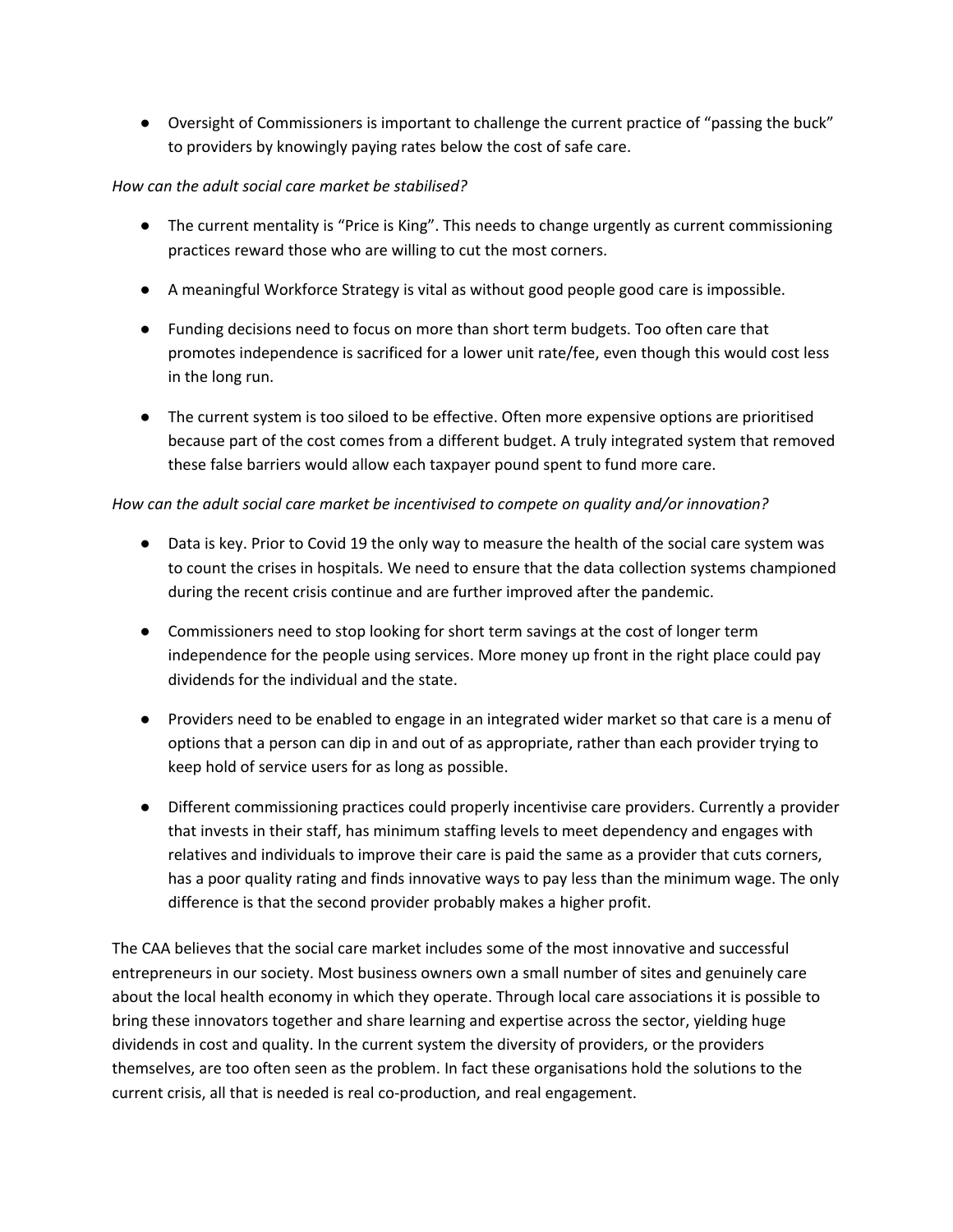# How has Covid-19 changed the landscape for long-term funding reform of the adult social care sector?

The dramatic impact of Covid-19 on the social care sector is likely to endure for many years. There were already serious long term issues, set out in multiple reports over the last two decades, including a funding shortfall estimated anywhere between  $£1.4$ bn and  $£12.2$  billion per annum<sup>1</sup> and a workforce shortage of 150,000 or 10% of posts, at the same time that projections suggest 30% growth will be needed to meet predicted demand<sup>2</sup>.

Financially the pandemic has been devastating for care homes in particular, with occupancy levels falling from around 90% to 75%<sup>3</sup> and recovery to pre covid levels a distant prospect. One report<sup>4</sup> estimated a 13% drop in occupancy by June 2020 equivalent to £2.6 billion lost annual income. The Government has provided £4.6 billion in additional funding to Local Authorities with social care included within the areas to be funded from this money, however according to the National Audit Office only around £300 million of this has made its way to providers within the sector.

Across the whole of adult social care costs have also increased in a number of areas as a direct result of Covid-19, most dramatically workforce costs. Care providers have statutory duties and cannot operate with significantly reduced numbers of staff, and with absence levels due to confirmed or suspected Covid-19 infection commonly up to 50% during outbreaks, had no alternative but to bring in agency staff at significantly higher cost. Knight Frank estimated in mid 2020 that this had increased staff costs by around 10%<sup>5</sup>.

PPE costs have been another major cost. Age UK<sup>6</sup> estimated prices to have increased by 30% for gloves, 166% for aprons and 1000% for face masks, and with dramatic increases in the quantities required providers faced huge rises in costs prior to the introduction of supplies through the new PPE portal. The Department of Health responded by allocating £1.146 billion of IPC funding to be passported to care providers through strict allocation criteria to ensure it reached the frontline, but equally strict restrictions on how it could be spent prevented it being used to cover PPE costs, or indeed any costs incurred before 13th May 2020. A CAA member commented that "Using the ICF grant I can buy a bike for my care staff to protect them from covid but I can't buy them a mask". With government indemnity against Covid-19 claims only offered to the NHS, social care providers have also faced steep increases in insurance premiums.

These pressures led to significant drops in provider performance and profits. Knight Frank in mid 2020 found that 5% of care homes within their study were loss making, with a further 11% achieving an

<sup>&</sup>lt;sup>1</sup> House of Commons Library. 2020. "Adult Social Care Funding (England)." (December).

<sup>&</sup>lt;sup>2</sup> Skills for Care. 2020. "The State of the Adult Social Care Sector and Workforce in England."

<sup>3</sup> NHS Capacity Tracker

<sup>4</sup> Laing, William. 2020. "Impact of coronavirus mortality on care home resident numbers ( Updated 10 July)." (07).

<sup>5</sup> 2020 UK Care Homes Trading Performance Review

<sup>6</sup> Age UK. 2020. "Time To Bring Care Workers In From The Cold."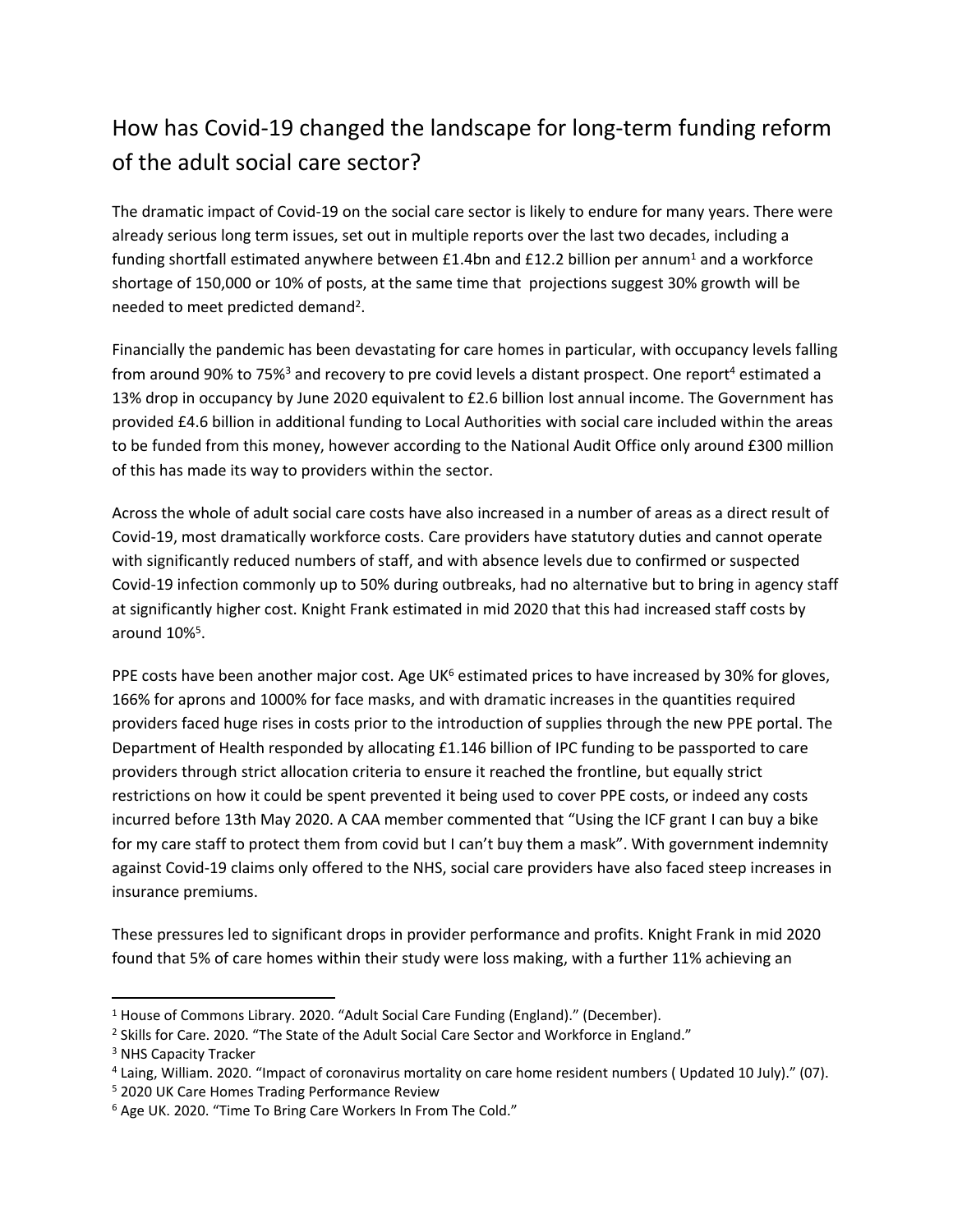EBITDA (gross profit) between 0 and 10%, meaning 3500 homes across the country were making at best minimal profits. In addition, many providers are in breach of covenants in place on pre-Covid finance arrangements, which commonly include occupancy levels and profitability based on historic performance. If lender goodwill is withdrawn, rapid multiple business failure could result. Even if banks impose modest increases in interest rates as a result of perceived increase in risk, large numbers of providers may cease to be viable.

The pandemic has undoubtedly placed additional strain on an already stretched workforce. Age UK sum up the hidden costs of the pandemic on staff:

"Many care workers are very tired, burned out and a significant number have suffered bereavement …. These last few months have been traumatic and the next period may be far from easy too, but it is still being assumed that our taken-for-granted care staff will keep turning up to work, no matter what"

Public acts of recognition such as 'clap for carers' have not translated into anything tangible and many front line staff feel forgotten and under-valued. Particularly at leadership level, large numbers are in danger of burnout without significant support, and there is a risk that even if providers remain, there will not be the managers to run them. Even those with long experience in this troubled sector have found the last year exceptionally challenging, and the coming months could see an exodus of large numbers of skilled and experienced carers, nurses, managers and owners, with catastrophic consequences for clients.

### How should additional funds for the adult social care sector be raised?

Although we do not believe it is for the sector to advocate for any one of the many proposed funding schemes, we believe the scale of the issue means cross-party solutions must be sought, and that it is essential that the public are properly engaged in an apolitical process to develop a sustainable solution.

We believe not only that most people would support greater investment in social care, particularly in the light of the pandemic, but that in the long term it would be more cost effective than continuing to burden the NHS due to lack of provision. The Scottish experience supports this view.

The way in which care is commissioned contributes to the issue of cost, and increases the urgency of finding a better way of funding. The current system of cross subsidy by self-funders<sup>7</sup> is manifestly unfair, and although many people are unaware of it until they need care, causes considerable resentment. It has also led to a two-tier system in which those with significant funds can access care denied to those dependent on state funding. A 2017 report<sup>8</sup> found that homes with more staff on better wages, made possible by privately funded income, deliver better care outcomes. The same year, the CMA found<sup>9</sup> that self-funders in care homes paid a 41% premium over local authorities and private home care cost on

<sup>&</sup>lt;sup>7</sup> Age UK. 2019. "Social care reform and funding."

<sup>8</sup> Knight Frank. 2017. "Is there a link between care home trading performance and CQC rating?"

<sup>&</sup>lt;sup>9</sup> Competition and Markets Authority. 2016. "Care homes market study."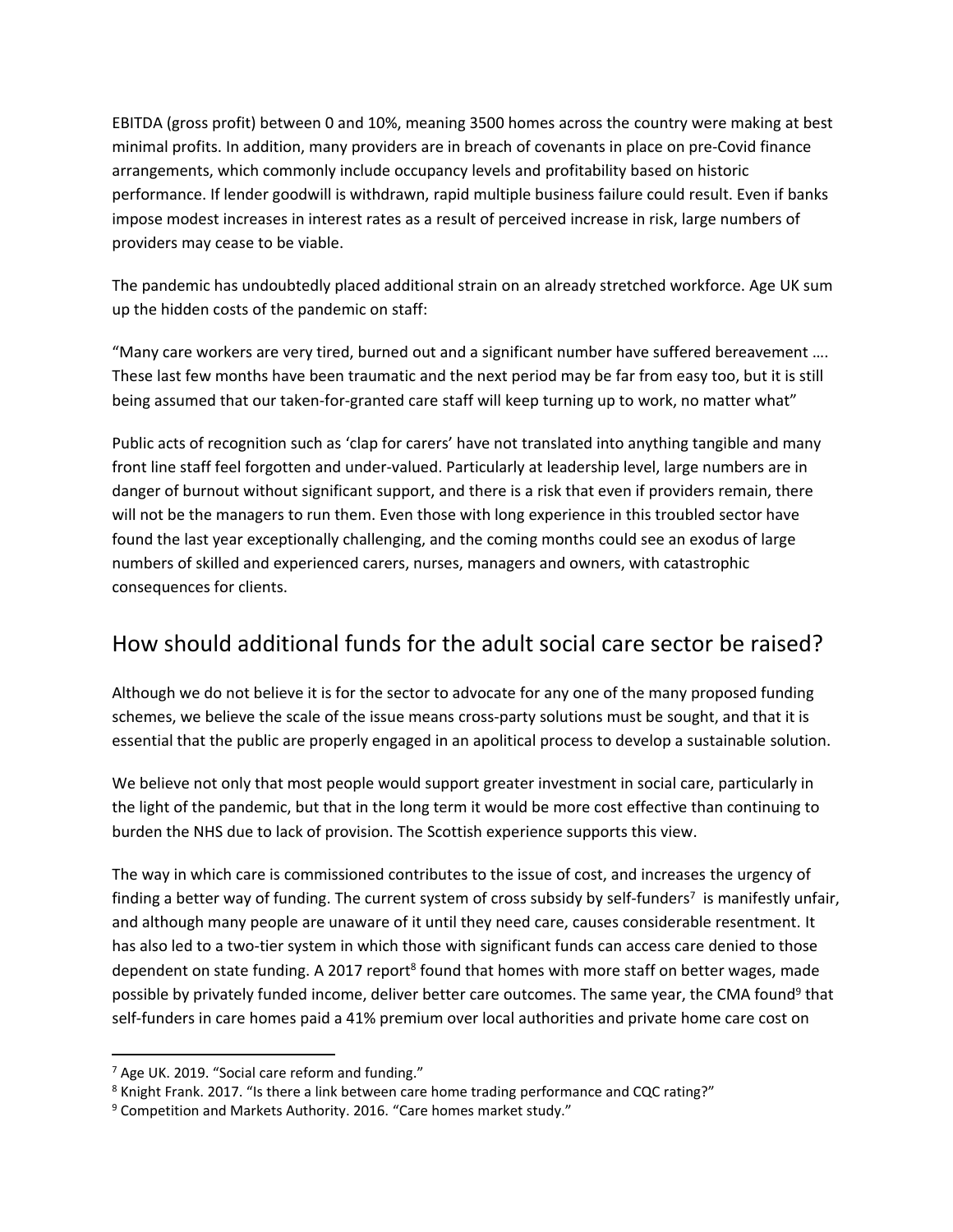average £3 per hour more for those paying for themselves. It's remit did not extend to considering how commissioning practices contribute to these differentials, though a NAO report earlier this year<sup>10</sup> noted that "the Department assessed that the majority of local authorities paid below the sustainable rate for care home placements for adults aged 65 and over and below the sustainable rate for home care. The Department does not challenge local authorities who pay low rates"

We believe that robust oversight is necessary to ensure that taxpayer money is spent effectively. The National Audit Office found that "19 pence of every pound spent on care by local governments is spent on commissioning and other non direct care related expenses", which equates to almost £3 billion pounds of all government spending on social care. In 2016 the CAA was able to highlight this inefficiency and also signpost areas of the country that were the most efficient (Care Association Alliance 2016)<sup>11</sup>. Shortly after this piece of work was published, a change was made to the way in which that data was collected so that it is no longer possible for the public to analyse where money is spent by local authorities and identify inefficiency.

We welcome the Government's White Paper<sup>12</sup> and in particular the suggestion that openness and transparency should be a cornerstone of any reforms enacted. We would advocate for the suggested regulator oversight of commissioning to be introduced by CQC but also for the Local Government Ombudsman to be given the power to investigate complaints, whether care is being government or privately funded, so that there is openness and transparency for all and a mechanism to root out poor practice.

### How can the adult social care market be stabilised?

We do not believe there is currently a commonly agreed definition of what a stable market would be. Our view is that in a stable and well-functioning market, an individual needing care could choose between a number of different providers in their local area that offer quality services at a reasonable cost, and feel confident that this service will continue to be available to them for as long as they need it. Such a market would allow each individual to be at the centre of a journey through the system and enable easy transition between services as their needs change.

Current commissioning practices inhibit such a market in a number of ways. Funding is currently siloed, with housing, health, local government and private individuals in a complicated system that often offers the service user only one option to 'choose' from and makes moving between different types of service more difficult.

There is an urgent need to address the drive that "Price is King". Most commissioning is motivated by cost, with quality and outcomes very much secondary considerations. Cost driven commissioning has

<sup>&</sup>lt;sup>10</sup> National Audit Office. 2021. "The Adult Social Care Market in England."

<sup>&</sup>lt;sup>11</sup> Care Association Alliance. 2016. "State of Commissioning Survey."

<sup>12</sup> Department of Health and Social Care. 2021. "Working together to improve health and social care for all."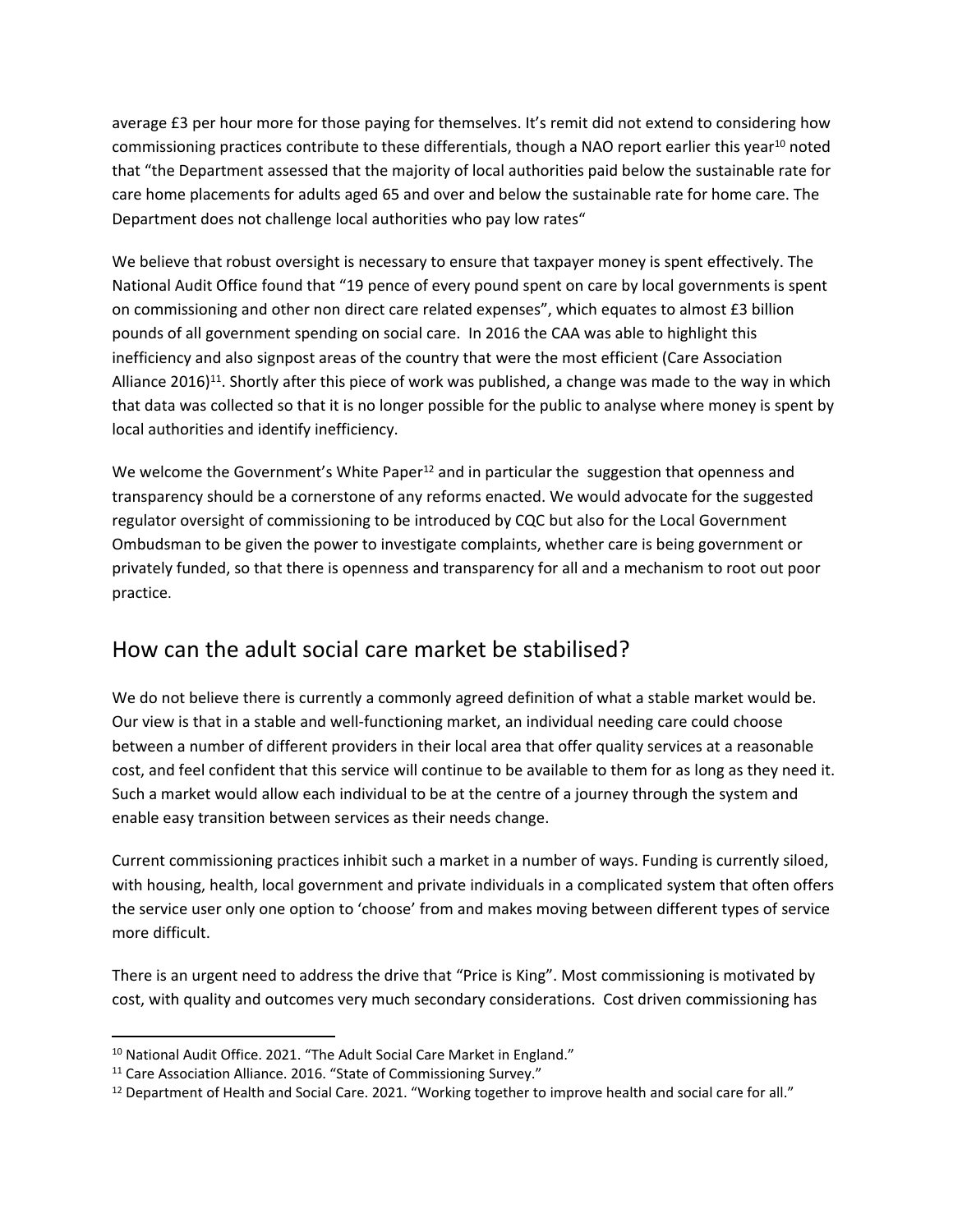led to the 15 minute care visit, and, in the absence of clearly set out statutory staffing levels, residential settings are driven to minimise staff numbers.

Across the sector pay rates are also put under pressure, particularly when annual fee increases are below statutory wage increases, or when no increase is awarded at all. Paying at or close to the minimum wage makes retaining staff difficult, and coupled to the lack of funds available for training, pushes up turnover. In a 'human interaction' sector, this has an inevitable impact on quality.

When below-cost fee rates lead to poor quality care, it is the providers that take the blame. Many are small businesses, often family owned and run, with 75% of care home providers running just one home and 90% of care at home providers operate from one location<sup>13</sup>. This means there is a significant power imbalance in commissioning relationships.

Providers of all types of care around the country report commissioning practices which have a destabilizing effect on individual services and the market, such as the imposition of new tiered pricing systems with little notice, and late notification of fee increases (often as late as June for increases due in April). Genuine consultation is so rare that many providers no longer attempt to engage with local exercises, or to provide data for costing exercises which have historically had no impact on rates.

As well as destabilizing care businesses, these practices have direct impact on the vulnerable individuals they support. It is often quicker for staff to carry out a task for a person than to support that person to do it for themselves, but 'by the hour' commissioning leads to the faster method being adopted, meaning the individual loses both dignity and independence. Too often, this hastens their decline, as unused skills are soon lost, and can often increase their lifetime care needs as a consequence.

In our view there is a lack of national and local recognition of the innovation displayed by many smaller care providers. It is possible to provide lowest cost residential placements in large purpose-built homogeneous facilities offering basic care, but managers of residential and nursing homes continue to strive to do much better. Often, the owners and managers live and work in their local community, and care deeply about looking after their residents, their friends and families, and the staff who work for them. We believe the public share their belief that the minimum is not sufficient.

We also believe that more partnership is necessary to increase understanding and cooperation between commissioners and providers. The high dividends and novel corporate structures of a small number of large providers have enhanced the perception that care providers are solely in it for the money, and many providers see commissioners as unnecessarily bureaucratic and lacking in understanding of the realities of work on the ground. The pandemic has shown us the importance of working together, especially in such a fragmented market, and how mutual respect can grow even in the most challenging of times. The entrepreneurial spirit of the people who own and run small businesses could make a genuine difference, if trust can be established to allow them to work with commissioners to develop collaborative local solutions everyone can buy into, in contrast to 'top down' innovations imposed on

<sup>13</sup> National Audit Office. 2021. "The Adult Social Care Market in England." NAO.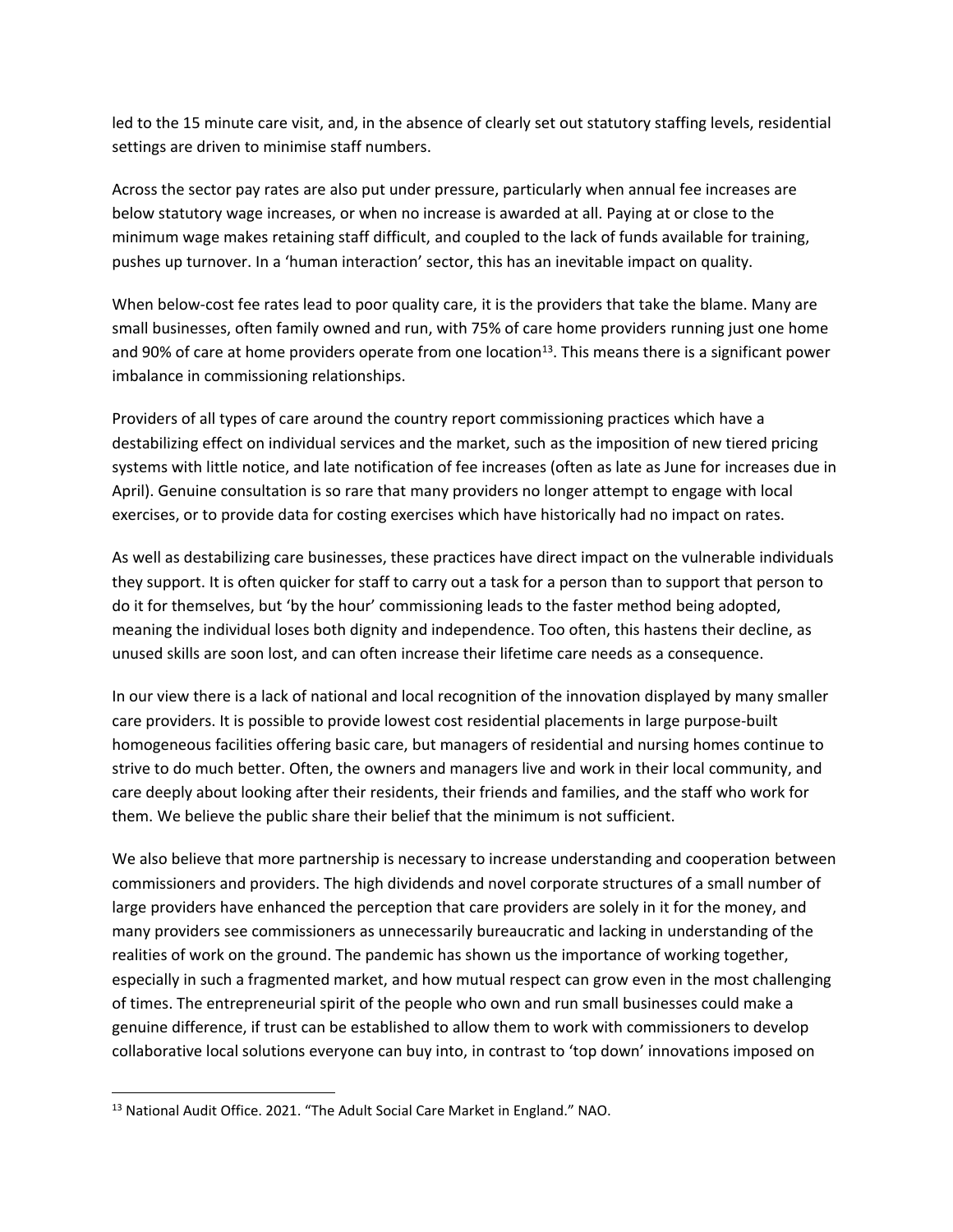the sector from above. When these work in one location, other areas can learn from and adapt them; the Trusted Assessor model is a good example of such an initiative, developed in partnership in Lincolnshire, and working well where schemes have been designed with providers fully engaged and involved.

Finally we believe that the social care workforce is vital to a stable market. Social care is provided by people for people, and our clients deserve to be looked after by sufficient staff with the right skills and aptitudes for a role that can be extremely challenging. Too often the number of vacancies in social care roles within a locality is quoted alongside the number of unemployed people in that locality, suggesting "anyone can do it". With the introduction of values based care recruitment $14$  and other similar initiatives it is finally being recognised that providing social care requires a skill set not everybody possesses. It is critical that a new Workforce Strategy be developed and properly resourced as the market cannot properly function until this issue is addressed.

## How can the adult social care market be incentivised to compete on quality and/or innovation?

We believe that better information is a key step toward improving social care outcomes. In their recent report the national audit office described the department of health and social care as being "unable to gauge how money was spent by local authorities and what the outcomes or return on investment was for any investment made"<sup>15</sup> Prior to Covid there was no central data collection of fee levels, occupancy rates, workforce numbers or other key metrics to judge how healthy the social care market was, and in most localities there was not data collection at all. Without such data, commissioners and care providers have been unable to make informed decisions, or to judge the effectiveness of different choices. To a large extent, the effectiveness of social care has been measured by counting crises in hospitals.

To make a long term success of the data collection initiatives begun during Covid will require two things; Firstly providers must be involved in the design of the collection mechanism, and secondly they must be properly incentivized to complete returns.

Too often the process is highly onerous, and providers are unable either to influence the questions asked or the mechanism used. Providers are also often unable to access any of the information collected so have no incentive to complete returns, a problem made worse when the same data is separately requested by local authorities or the CQC, with no allowance for the cost of the necessary administration. A case in point is the NMDS dataset, which collects workforce data, and is highly complex and time consuming to fill in, with the publicly available data years out of date<sup>16</sup>, and not used by many local authorities, who require providers to collate the same information for them.

<sup>&</sup>lt;sup>14</sup> Skills for Care. n.d. "Benefits of using a values-based approach."

<sup>&</sup>lt;sup>15</sup> National Audit Office. 2021. "The Adult Social Care Market in England."

<sup>&</sup>lt;sup>16</sup> currently the NMDS dashboard states that the average carer wage paid in the North East is £8.54, which is below the national minimum wage announced in April 2020 (Skills for Care, n.d.), this average can only be correct if over 80% of providers in the North East are currently in breach of national minimum wage laws.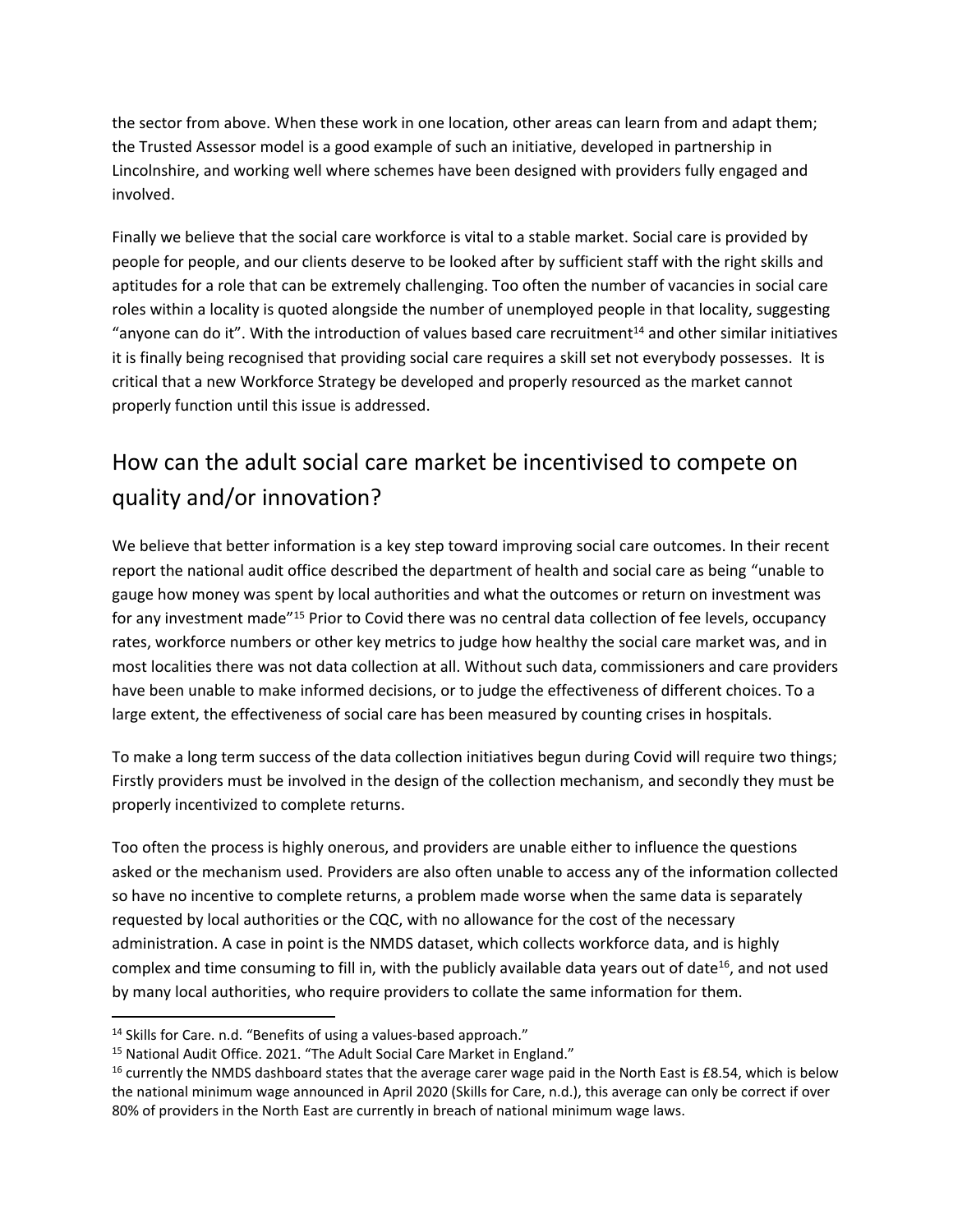We believe that integration and genuine cooperation between different parts of the health and social care systems will be key to improving outcomes for the people who use services. Individuals should not face a strict 'one way' journey to ever increasing levels of intervention, but should be able to 'dip in' for support to meet temporarily increased needs, for example after a hospital stay or fall, and be supported to return to their previous level of independence. To make this possible, providers need to be incentivised to support short term clients, rather than offered rock bottom rates which encourage them to institutionalise clients and 'hang onto' them in the longer term. This will require acknowledgement of the cost of assessing individuals and setting up care arrangements, and that short term placements cannot be funded at the same price as long term placements.

When price is the only criteria used in commissioning decisions, quality and innovation inevitably suffer and services are driven to the brink of acceptable quality and long term sustainability. 'Per bed' or 'Per hour' rates do not allow for services designed around the needs of the individual. Commissioning must instead reflect quality. Currently there are almost no areas in the country where CQC rating affects the rates paid to providers and social care providers are almost the only providers of services to the NHS that are barred from receiving CQUIN payments. Investing in infrastructure improvements, equipment and staff is costly, and currently no recognition of such investments is made in fees paid.

It will be important to find better ways of agreeing what high standards are and measuring whether these are being met. In many locations CCG and Local Authority quality teams have their own systems of rating providers, but hardly any have been developed in partnership with providers, and both the scheme and outcomes are often hidden from them. When the sector has a statutory regulator in the Care Quality Commission, the purpose of these schemes is unclear. Providers do not always welcome the CQC or agree with everything it says, but a properly funded and empowered national regulator responsible for inspecting commissioners and providers is the best way to improve care quality.

Providers also need support so that different types of service, such as day-care, dom care, extra care and residential settings, working together, can enable individuals to move between them more easily. Community healthcare services (including mental health, physio and OT) must be up to the task in our communities, including in care homes. Residential provision would benefit from funding and support to upskill staff to gain these skills, for example to promote mobility using physiotherapy, an initiative which would also offer development opportunities for our workforce.

It is critical that more funding is made available to properly invest in the workforce, and this funding must reach the ground where it is needed. The success of initiatives should be measured 'on the ground', for example by capturing data on the number of people coming into the workforce and retained in the sector, not just the number of hits on a new recruitment website.

Finally we believe that those working in social care need to be properly paid for the demanding work that they do. Offering a better quality service to those who need it will only be possible if we can attract and keep staff from carers to managers. As well as more pay, this needs a concerted and sustained effort to improve the poor image of the care sector to ensure it does not remain the poor relation of the NHS; it should be unthinkable that another budget report could fail to include a single reference to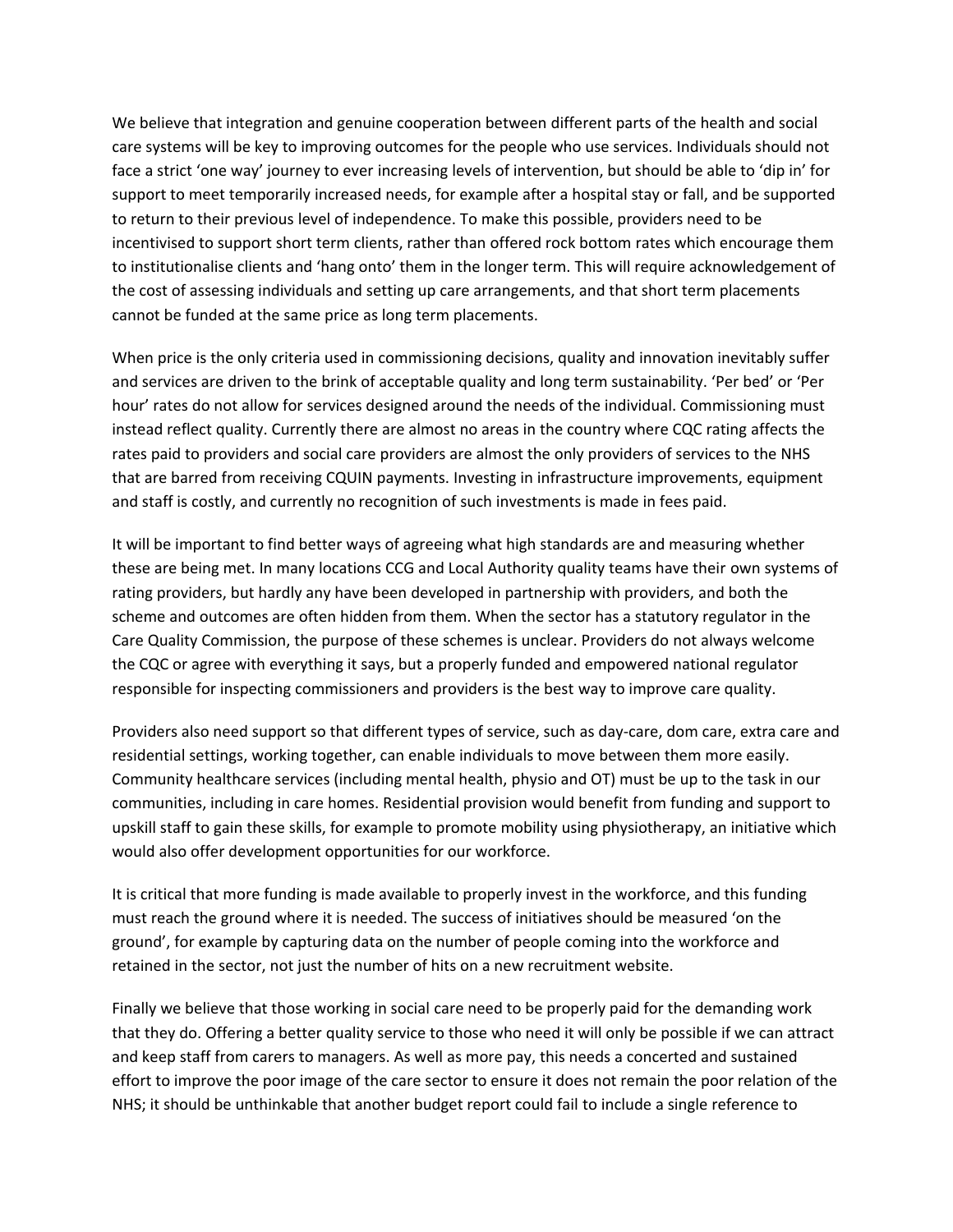social care. With an average staff turnover rate of 40%, too often all care providers are able to do is to keep teaching the basics. Any provider or user of care services can tell you that consistent, well trained and supported staff are critical to the provision of good care.

### **Contributing Care Associations**

Individual Care Associations which contributed to this submission:

- Bedfordshire Care Group
- Berkshire Care Association
- Bradford Care Association
- Care and Support West
- Cornwall Partners in Care
- Derbyshire Care Association
- Devon Care Homes Collaborative
- Dorset Care Association
- East Sussex, Brighton & Hove RCA
- East Midlands Combined Association of Registered Establishments)
- Essex Care Association
- Gloucestershire Care Providers Association
- Hampshire Care Association
- Havering Care Association
- Herefordshire Care Homes
- Independent Care Group
- Isle of Wight Care Partnership
- Kent Integrated Care Alliance
- Kirklees Care Association
- Lincolnshire Care Association
- London Care and Support
- NorArch (Northamptonshire Association of Registered Care Homes)
- Oxfordshire Association of Care Providers
- Sheffield Care Association
- Somerset Registered Care Providers Association
- Suffolk Association of Independent Care Providers (SAICP)#
- Surrey Care Association
- West Midlands Care Association
- West Sussex Partners in Care
- Wessex Care Ltd
- Wiltshire Care Association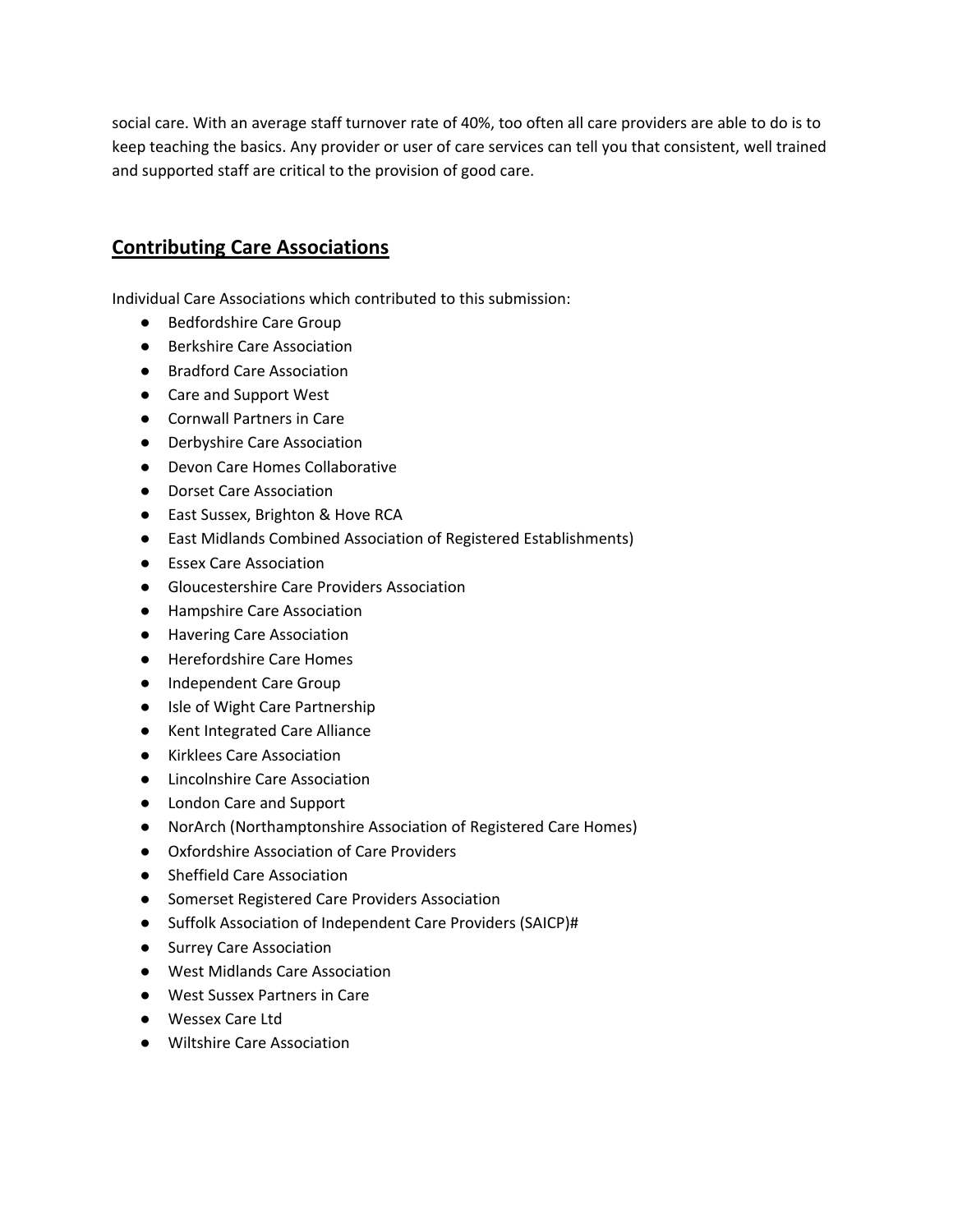*April 2021*

## References

Age UK. 2019. "Social care reform and funding." https://www.ageuk.org.uk/globalassets/ageuk/documents/policy-positions/care-and-support/age-uk-social-care-reform-and-funding-policyposition.pdf.

Age UK. 2020. "Time To Bring Care Workers In From The Cold." *Age UK Website*, Nov 1, 2020. https://www.ageuk.org.uk/globalassets/age-uk/documents/reports-and-publications/time-tobring-our-care-workers-in-from-the-cold-2nd-november-2020.pdf.

Care Association Alliance. 2016. "State of Commissioning Survey."

https://lcasforumorg.files.wordpress.com/2015/07/care-association-alliance-state-of-

commissioning-survey.pdf.

Competition and Markets Authority. 2016. "Care homes market study."

https://www.gov.uk/cma-cases/care-homes-market-study.

Department of Health and Social Care. 2021. "Working together to improve health and social care for all." https://www.gov.uk/government/publications/working-together-to-improvehealth-and-social-care-for-all.

HM Government. n.d. "Emergency Covid funding for Local Authorities."

https://www.gov.uk/government/publications/covid-19-emergency-funding-for-localgovernment.

House of Commons Library. 2020. "Adult Social Care Funding (England)." (December).

IN THE COMPETITION COMMISSION APPEAL TRIBUNAL. 2002.

https://www.catribunal.org.uk/sites/default/files/JdgBCG010802.pdf.

Kings Fund. 2020. "Social Care 360." Kings Fund.

https://www.kingsfund.org.uk/publications/social-care-360.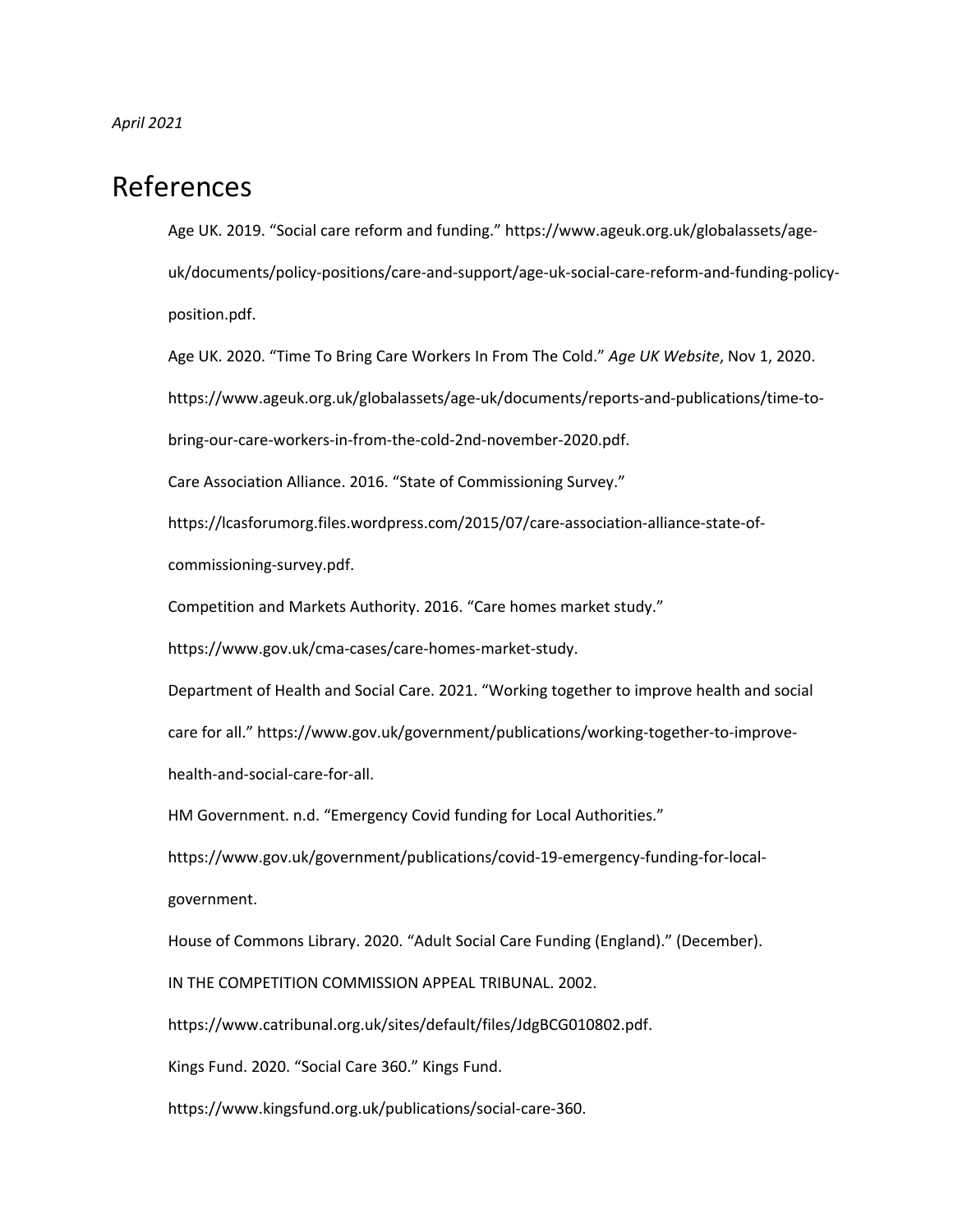Knight Frank. 2017. "Is there a link between care home trading performance and CQC rating?" https://www.careindustrynews.co.uk/2017/12/is-there-a-link-between-care-home-tradingperformance-and-cqc-rating/.

Laing, William. 2020. "Impact of coronavirus mortality on care home resident numbers ( Updated 10 July)." (07). https://www.laingbuisson.com/wp-content/uploads/2020/07/Covidstory\_v5.pdf.

National Audit Office. 2021. "The Adult Social Care Market in England." NAO. https://www.nao.org.uk/wp-content/uploads/2021/03/The-adult-social-care-market-in-England.pdf.

NHs Capacity Tracker. n.d. https://capacitytracker.com/home. Accessed 04 01, 2021.

Skills for Care. 2020. "The State of the Adult Social Care Sector and Workforce in England." Skills

for Care. https://www.skillsforcare.org.uk/adult-social-care-workforce-data/Workforce-

intelligence/publications/national-information/The-state-of-the-adult-social-care-sector-and-

workforce-in-England.aspx.

Skills for Care. n.d. "Benefits of using a values-based approach."

https://www.skillsforcare.org.uk/Recruitment-retention/Values-based-recruitment-and-

retention/Values-based-recruitment-and-retention.aspx.

Skills for Care. n.d. "National Minimum Data Set Dashboards."

https://www.skillsforcare.org.uk/adult-social-care-workforce-data/Workforce-

intelligence/publications/regional-information/North-East/North-East.aspx.

"2020 UK Care Homes Trading Performance Review." n.d.

https://content.knightfrank.com/research/548/documents/en/care-homes-trading-

performance-review-2020-7621.pdf.